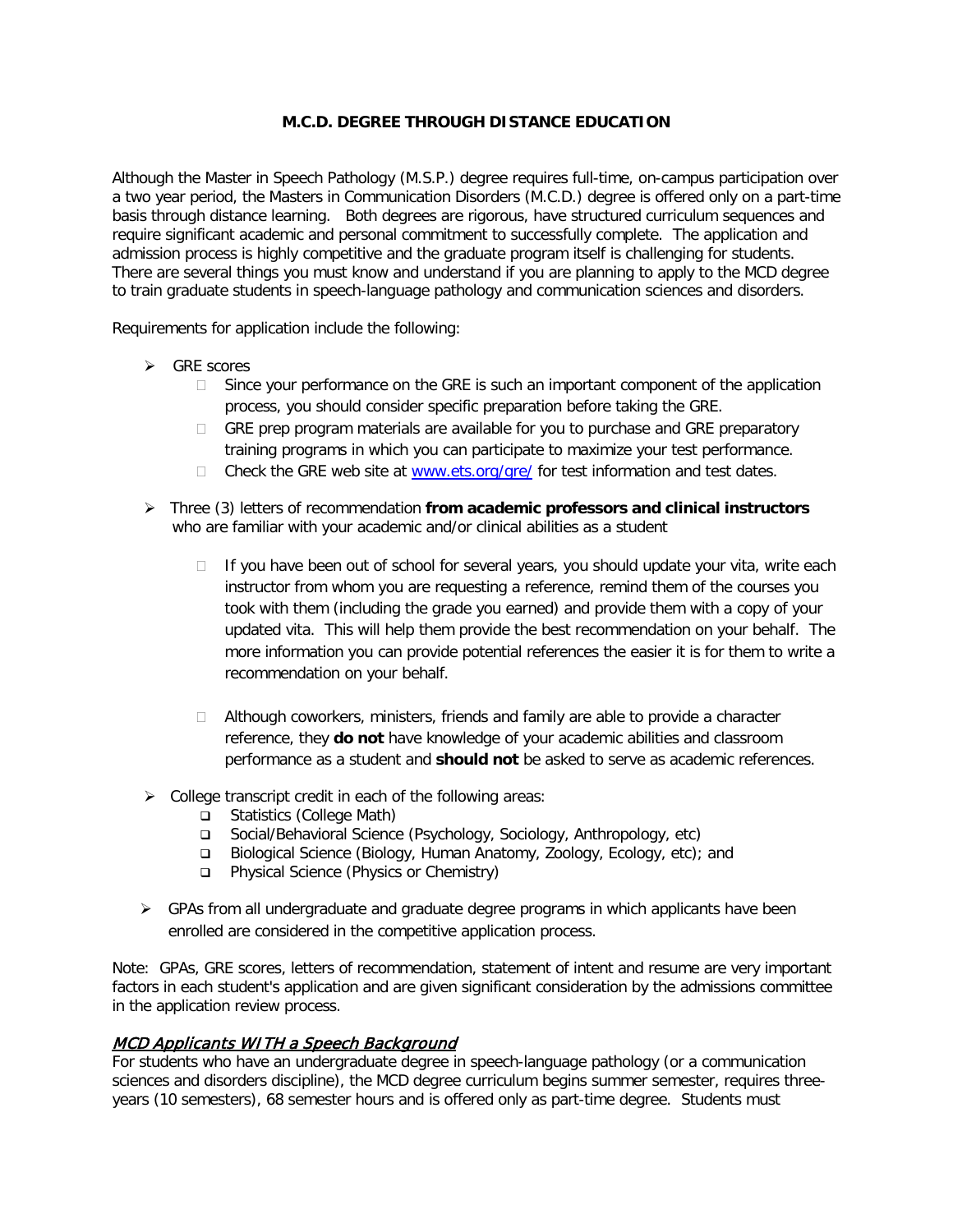progress through the curriculum sequence as scheduled. Students are **not allowed** to modify the MCD curriculum for the purpose of expediting graduation.

#### MCD Applicants WITHOUT a Speech Background

For students who do not have an undergraduate degree in speech-language pathology (or a communication sciences and disorders discipline) but have a bachelor's degree in another discipline, the MCD degree curriculum begins fall semester, requires four-years (12 semesters), 83 semester hours and is offered only as a part-time degree program. However, due to the necessity of adding clinical observation and prerequisite/leveling courses to the program of study, the part-time degree for students without a background in speech extends to a four-year program. It is **not possible** to modify the MCD curriculum for the purpose of expediting graduation.

# Distance Learning in COMD at U.S.C.

Courses offered in the MCD degree curriculum are delivered via distance learning and are supplemented with web based instruction. The COMD courses offered through distance education are delivered in hybrid formats. Most courses incorporate streaming video but are heavily supplemented with both webbased instructional supports as well as with direct communication from, and with your course instructors. Although classes may be viewed and accessed at home or at a location you choose for viewing via streaming video through web-based programs such as Blackboard and Adobe Connect, live audio and audio/video class meetings and/or conferencing may also be utilized to enhance class participation opportunities with course instructors. Of course, you should always be available and reachable by e-mail and phone for individual communication with COMD faculty and staff at all times. There may also be a Saturday class meeting planned by an instructor while you are in the program but attempts are always made to coordinate the class meeting with on-campus advisement.

Please understand that this is **NOT an on-line degree** program and it is **NOT self-paced**. In addition to the academic requirements, there are four (4) semesters of required clinical practicum during which MCD graduate clinicians complete a MINIMUM of 400 clinical hours of supervised patient treatment experiences. MCD students are closely tracked throughout the time they are in the program. They also follow the same academic calendar as on-campus MSP students in Communication Sciences and Disorders follow each semester. This is the academic calendar of the University of South Carolina.

MCD students are not "free" to schedule family vacations, personal trips, and weddings with 5-day honeymoons during the academic semester. These should always be scheduled between semesters. In addition to online quizzes and/or tests, courses **may** also have physically proctored tests or exams scheduled and being away from a proctored test site *(if needed for that exam)* would make completing the physically proctored assessment unavailable. Of course, your weekends (except for advisement Saturdays twice a year) are yours. You just have to remember to keep up with course requirements, study, readings, assignments, projects, and managing time, etc.

#### Clinical Practicum

Clinical practicum experiences are obtained primarily during the summer months. The first summer clinical practicum experience takes place at one of several pediatric practicum sites at different locations in South Carolina. The second summer clinical practicum and final clinical internship are arranged at an approved site closer to where the student lives. Supervision, authorization and documentation of all clinical observation and practicum experiences must be provided by ASHA (American Speech-Language-Hearing Association) certified speech-language pathologists who hold the Certificate of Clinical Competence in Speech-Language Pathology (CCC-SLP).

For students without a background in speech-language pathology, clinical observation requirements are incorporated into the program through the year until the first summer practicum at the end of the second year. Approximate time-lines for required practicum experiences are: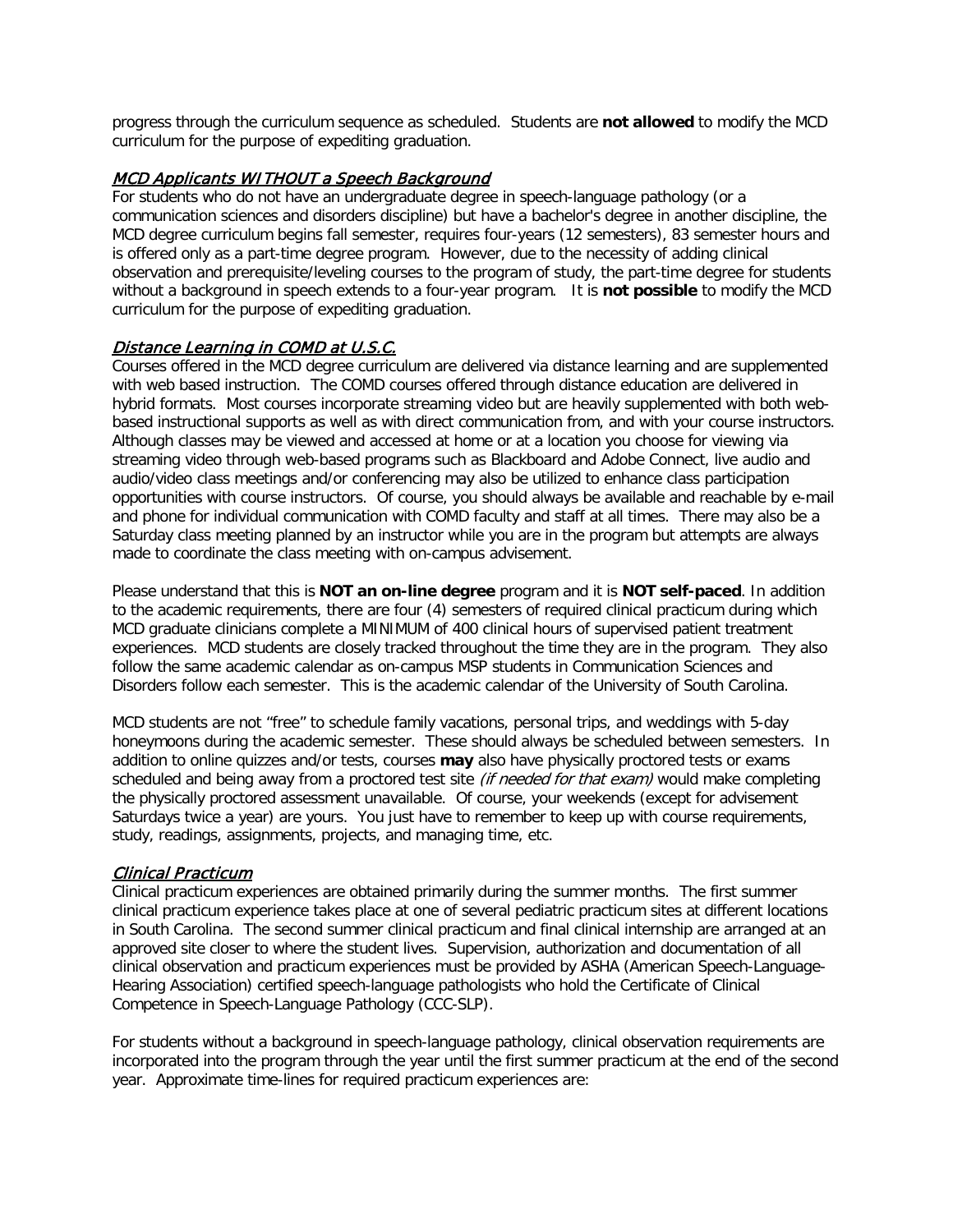| $\geq$ 1st summer of clinical practicum             | 5-6 weeks (must take place in South Carolina) |
|-----------------------------------------------------|-----------------------------------------------|
| $\geq 2^{nd}$ summer of clinical practicum          | 6-8 weeks                                     |
| $\geq 3^{rd}$ spring semester                       | 1 semester hour                               |
| $\geq$ 3 <sup>rd</sup> summer of clinical practicum | 8-10 weeks                                    |

 $\triangleright$  NOTE: Additional optional practicum may be necessary to obtain the required hours of clinical practicum experience. However, the 5-6 weeks of the first summer practicum in South Carolina is required for all MCD students. We have had students from other states throughout the United States and other countries who have already completed this experience in South Carolina. Remember, this is only for the first of three summers of clinical practicum while you are in the program.

# Financial Aid.

You are encouraged to search online for available scholarship opportunities. There are many web sites on which you may register and set up a profile to receive timely notices of scholarship offerings. Additionally, if you visit the U.S.C. Financial Aid and Scholarships web page at [www.sc.edu/financialaid](http://www.sc.edu/financialaid) you will find other links to scholarship opportunities. Current tuition and fee information, specific to the Arnold School of Public Health, is available at <http://www.sph.sc.edu/currentstudents/fees.htm>

You may ask, "What are the advantages and benefits of a graduate program in speech-language pathology offered through distance education?" Included next are the advantages of a part-time degree program through distance learning.

# ADVANTAGES OF MCD DEGREE PROGRAM

- $\triangleright$  MCD students can be employed while obtaining the MCD degree
- $\triangleright$  MCD students, if certified to teach in South Carolina public schools, are eligible for reduced tuition (based on South Carolina residency and currently working in a South Carolina school district).
- $\triangleright$  MCD students can participate in MCD courses, synchronous "live" class meetings, etc. in the comfort of their home environment, at the office or on-the-go via streaming video, classes and asynchronous class meetings via Adobe Connect, etc. on laptop computer with web cam and high speed internet connection.
- $\triangleright$  MCD students may take quizzes and tests online, or may take some proctored exams in regional testing sites located near their home area of the state in which they live.
- $\triangleright$  MCD students graduate with a "Masters plus 30 semester hour equivalent" being eligible for this designation on the SC Department of Education teaching certification/educator licensure credential. The benefit includes eligibility for additional salary in South Carolina's (and some other state's) public schools and agencies that recognize the "plus 30" status.
- MCD students are eligible to become members of the National Student Speech-Language-Hearing Association (NSSLHA) and receive online access to ASHA professional journals, in addition to other benefits. Student membership also qualifies graduates for reduced fees when they apply for certification and membership in ASHA after graduation *(if they have maintained* continuous membership for at least two years prior to graduation and application).